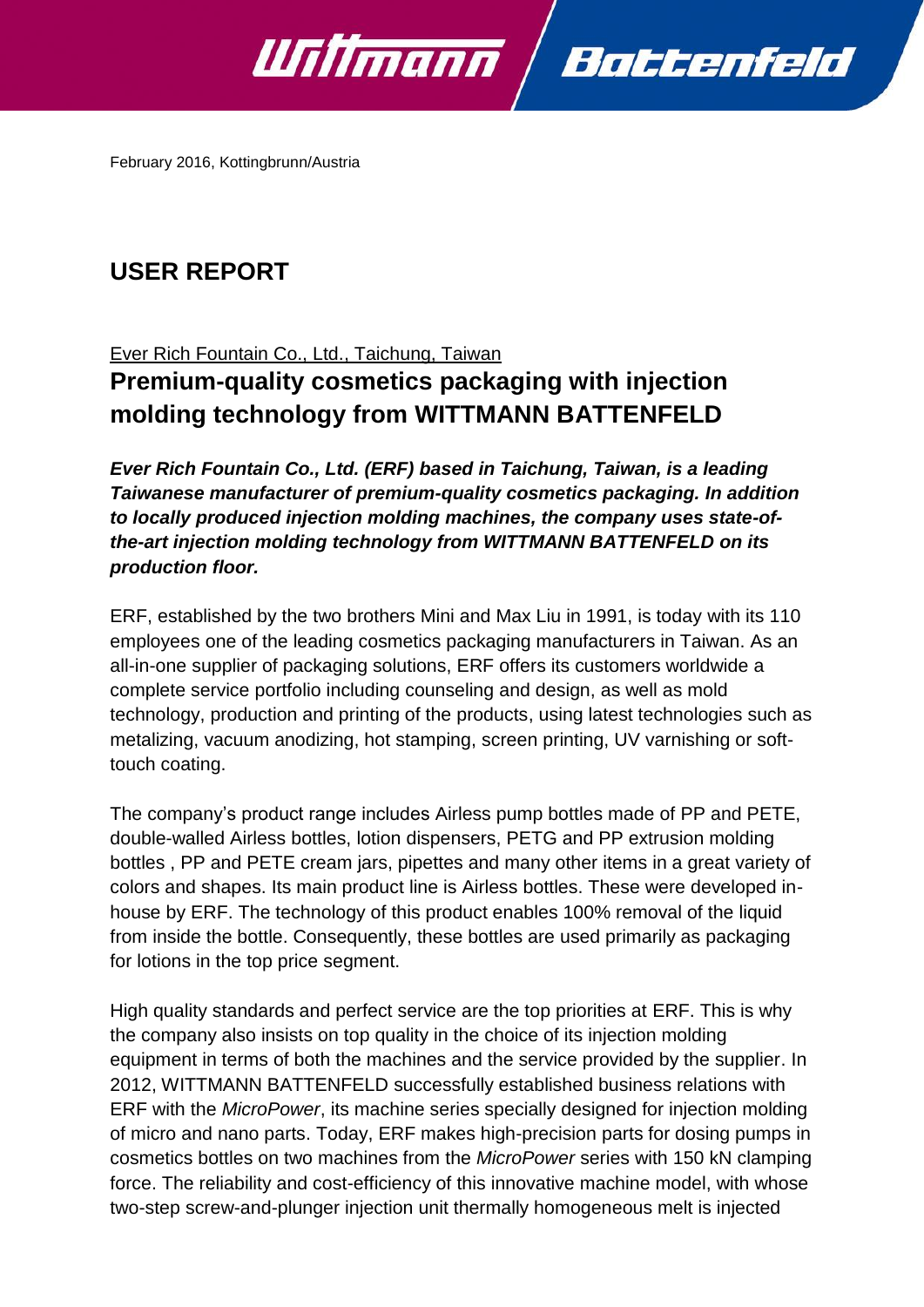with shot volumes ranging from less than  $0.05$  up to 4 cm<sup>3</sup>, absolute process stability and short cycle times, has convinced ERF of the quality of injection molding technology from WITTMANN BATTENFELD. "With a single *MicroPower,* we have achieved the output of four standard machines previously used in this area", says Mini Liu, Owner-Manager of ERF. "WITTMANN BATTENFELD is our partner, when it comes to innovative machine technology." The machines are equipped with a W8VS2 Scara robot from WITTMANN as well as WITTMANN temperature controllers and dryers.

Battenfeld

Willmann

In December of last year, ERF added a hydraulic multi-component machine from WITTMANN BATTENFELD to its equipment. It is an HM 240/525H/525S with a vertical rotary unit. The multi-color machine is used in the production of PMMA cream jars. The outer layer of plastic is crystal-clear, the inner layer is pre-dyed, in order to create a piano finish effect. Mini Liu explains that this technology offers a number of major advantages compared to the previous varnishing of the cream jars by an external service provider. In this way, both transport damage to these sensitive products and down-stream finishing with chemical varnish can be avoided. The 2 component technology also enables a significant reduction in cycle times in contrast to injection molding of a single thick-walled part from one component, and consequently a much higher output. ERF acts as a pioneer in the production of cream jars in 2-C technology. Mini Liu regards the production of cream jars with this technology as a pilot project, with more products to follow if this project proves successful. The improvement in product quality combined with the reduction in cycle times, which enables shorter delivery times, constitutes for Mini Liu a major step towards a significant increase in market shares.

In addition to the 2-color products, crystal-clear containers are to be produced on this machine as well, which does not present any problems whatsoever with the multicomponent machine from WITTMANN BATTENFELD.

In his selection of a suitable machine for multi-color injection molding, good service and the quality of the machines were the most important considerations for Mini Liu: "WITTMANN BATTENFELD is well known for the quality of its multi-component machines", he comments. "We could also see this for ourselves on various reference visits to other users. Moreover, WITTMANN BATTENFELD maintains a subsidiary in Taiwan, which ensures immediate, direct support for us." The engineering support provided by WITTMANN BATTENFELD Taiwan to ERF in its project, and by the team of experts in Kottingbrunn, was one of the vital factors for ERF in its decision to invest in the multi-component system from WITTMANN BATTENFELD.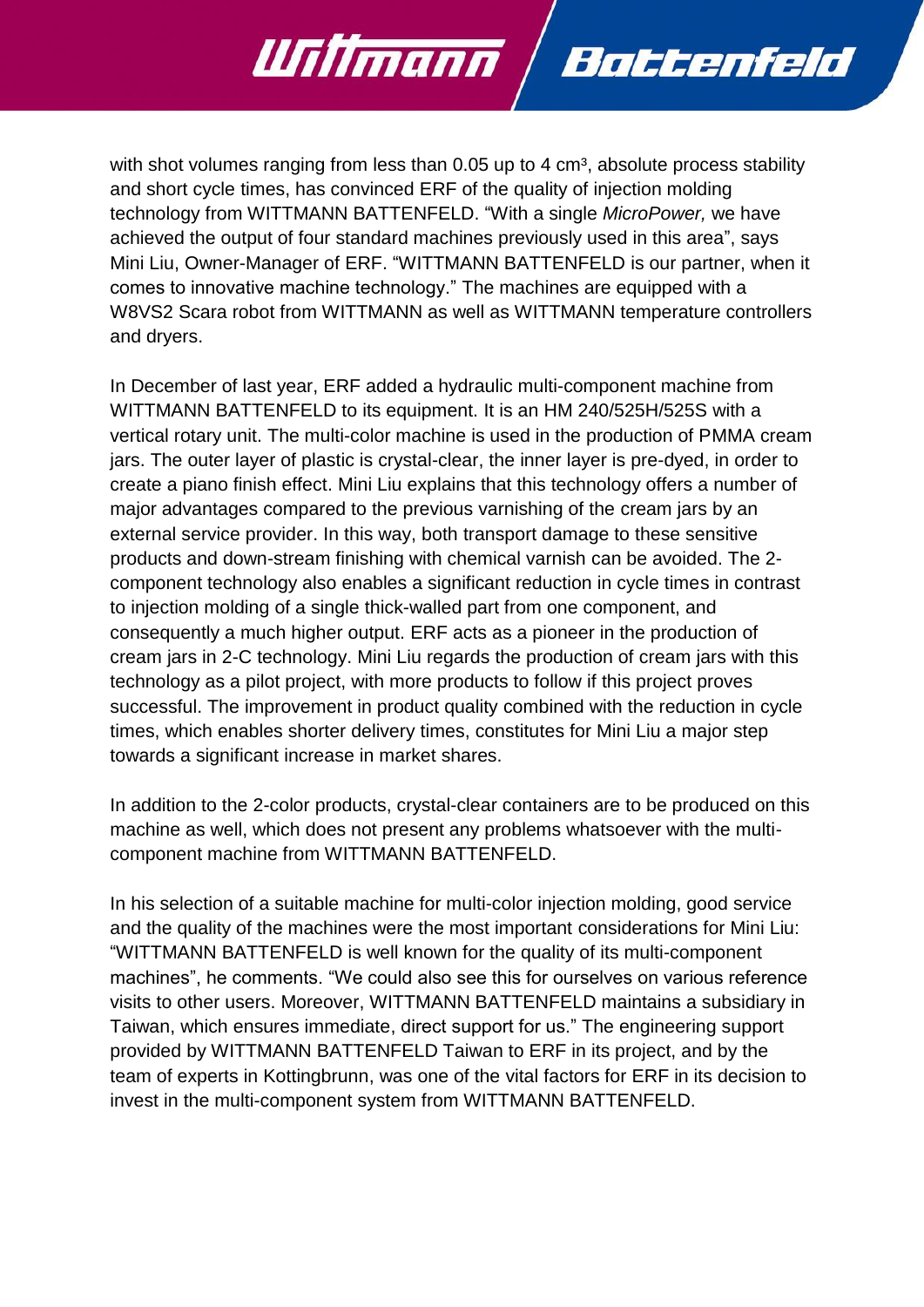



**Fig. 1:** (from the left): Roland Pechtl, WITTMANN BATTENFELD Regional Sales Director Asia, Mini Liu, Owner-Manager of ERF, Long Chiao Chen, Mold Designer ERF, David Chen, Managing Director of the WITTMANN BATTENFELD subsidiary in Taiwan at the commissioning of the multi-component machine at WITTMANN BATTENFELD in Kottingbrunn



**Fig. 2:** Mold for the production of cream jars in 2-color technology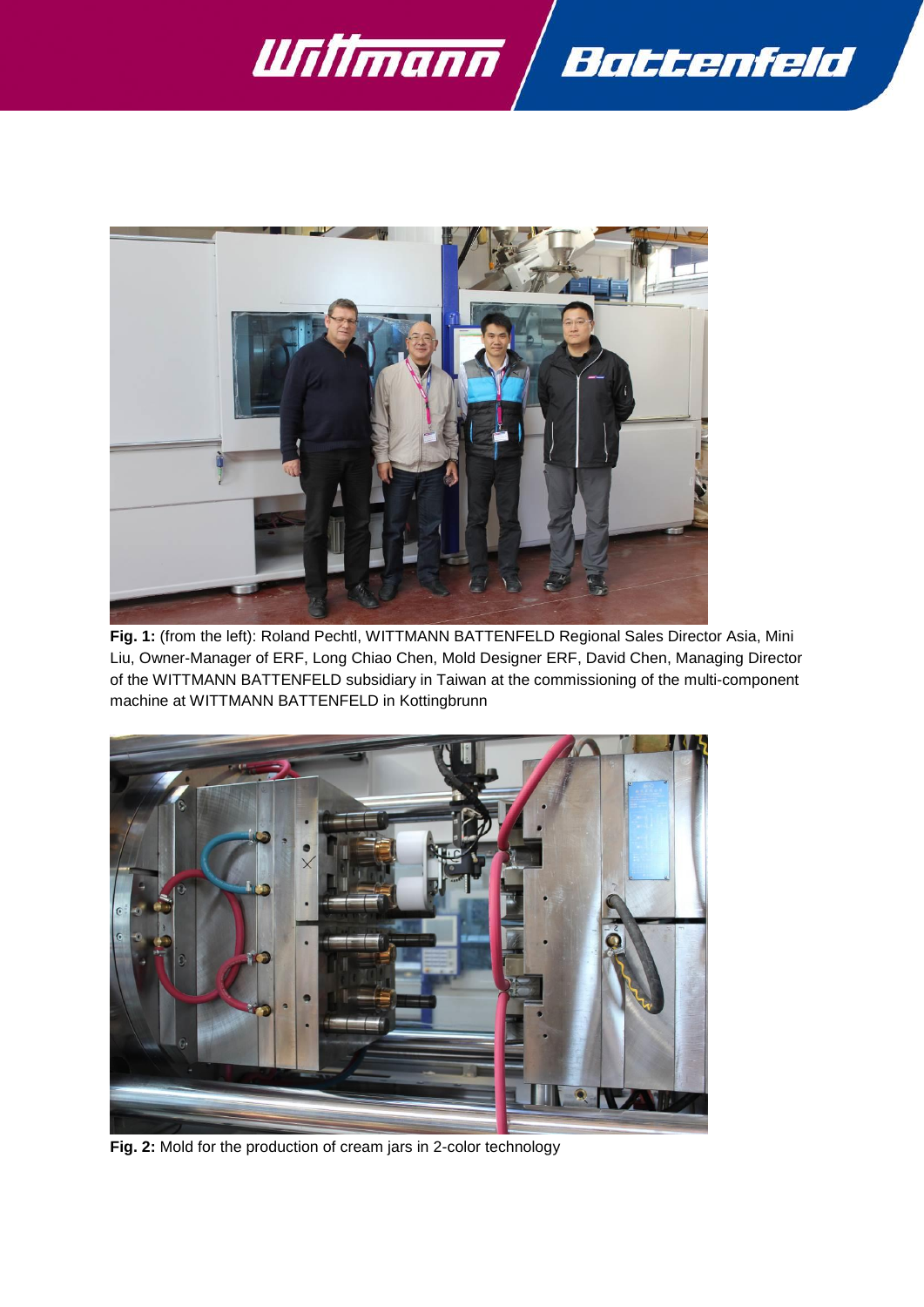



**Fig. 3:** PMMA cream jar – left: colored inner part, right: finished jar



**Fig. 4:** Cream jars – single-component variant (photo: ERF)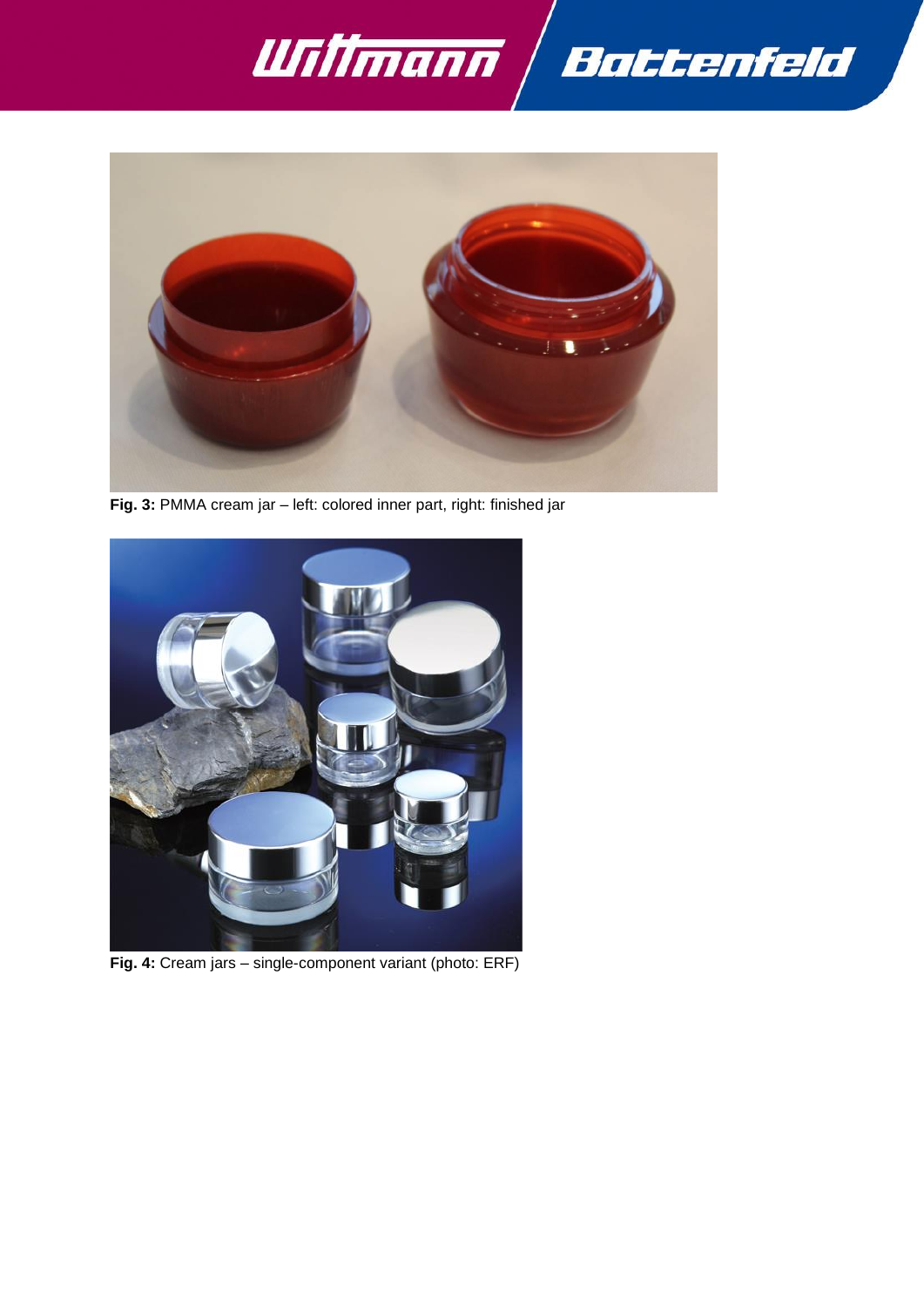



**Fig. 5:** Double-walled Airless bottles (photo: ERF)

#### **The WITTMANN Group**

The WITTMANN Group is a worldwide leader in the manufacturing of injection molding machines, robots and peripheral equipment for the plastics industry. Headquartered in Vienna/Austria, the WITTMANN Group consists of two main divisions, WITTMANN BATTENFELD and WITTMANN, which operate 9 production facilities in 6 countries, including 30 direct subsidiary offices located in all major plastics markets around the world.

WITTMANN BATTENFELD focuses on the independent market growth in the manufacturing of state-of-the art injection molding machines and process technology, providing a modern and comprehensive range of machinery in a modular design that meets the actual and future requirements of the plastic injection molding market.

WITTMANN's product range includes robots and automation systems, material handling systems, dryers, gravimetric and volumetric blenders, granulators, mold temperature controllers and chillers. With this comprehensive range of peripheral equipment, WITTMANN can provide plastics processors with solutions that cover all production requirements, ranging from autonomous work cells to integrated plantwide systems.